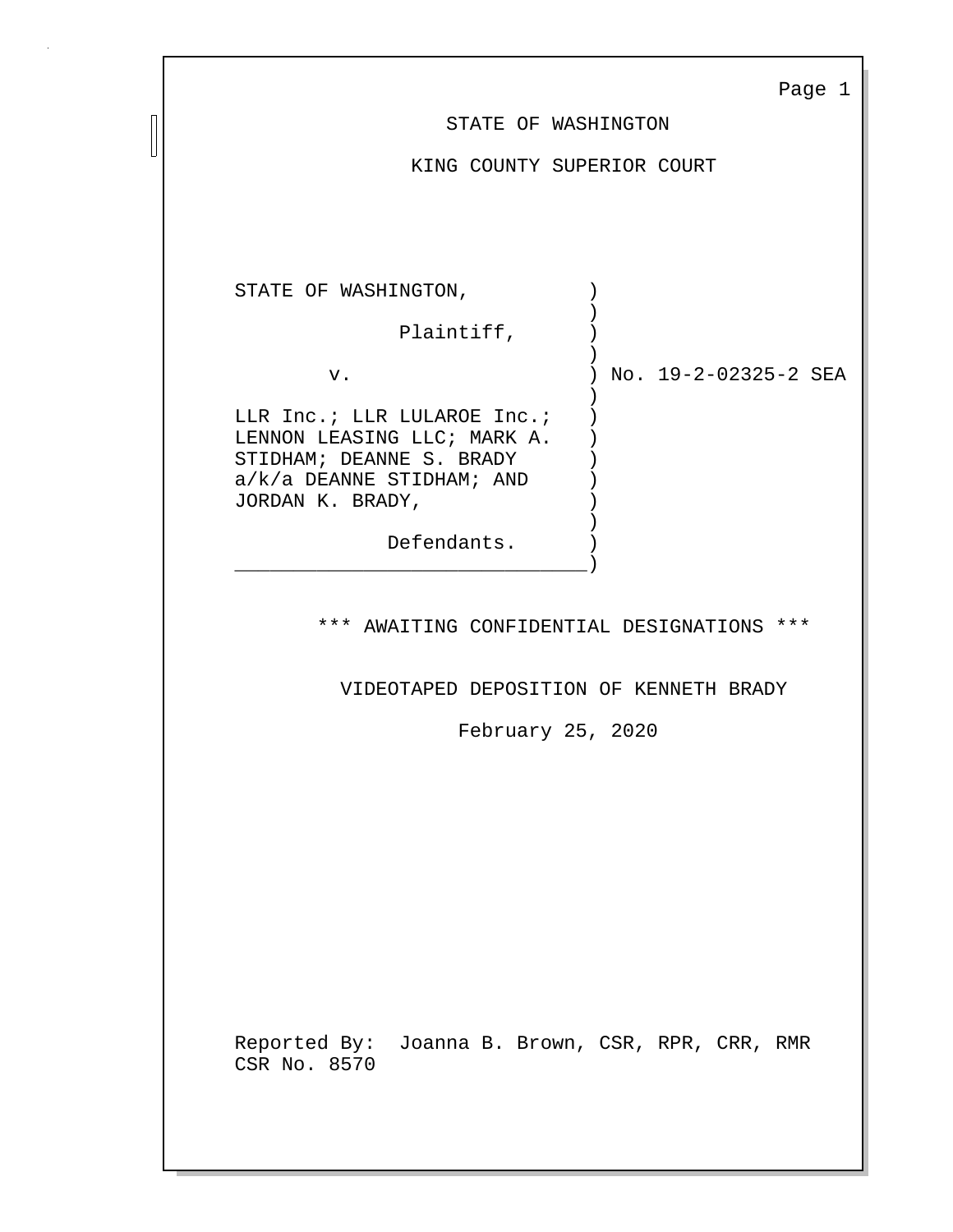|    | Page 2                                                  |  |  |  |  |
|----|---------------------------------------------------------|--|--|--|--|
| 1  | STATE OF WASHINGTON                                     |  |  |  |  |
| 2  | KING COUNTY SUPERIOR COURT                              |  |  |  |  |
| 3  |                                                         |  |  |  |  |
| 4  |                                                         |  |  |  |  |
| 5  | STATE OF WASHINGTON,                                    |  |  |  |  |
| 6  | Plaintiff,                                              |  |  |  |  |
| 7  | No. 19-2-02325-2 SEA<br>v.                              |  |  |  |  |
| 8  | LLR Inc.; LLR LULAROE Inc.;                             |  |  |  |  |
| 9  | LENNON LEASING LLC; MARK A.<br>STIDHAM; DEANNE S. BRADY |  |  |  |  |
| 10 | $a/k/a$ DEANNE STIDHAM; AND<br>JORDAN K. BRADY,         |  |  |  |  |
| 11 | Defendants.                                             |  |  |  |  |
| 12 |                                                         |  |  |  |  |
| 13 |                                                         |  |  |  |  |
| 14 |                                                         |  |  |  |  |
| 15 |                                                         |  |  |  |  |
| 16 | Videotaped deposition of KENNETH BRADY,                 |  |  |  |  |
| 17 | taken on behalf of the Plaintiff, at 5020 Campus Drive, |  |  |  |  |
| 18 | Newport Beach, California, beginning at 9:44 a.m. and   |  |  |  |  |
| 19 | ending at 5:41 p.m., on Tuesday, February 25, 2020,     |  |  |  |  |
| 20 | before JOANNA B. BROWN, Certified Shorthand Reporter    |  |  |  |  |
| 21 | No. 8570, RPR, CRR, RMR.                                |  |  |  |  |
| 22 |                                                         |  |  |  |  |
| 23 |                                                         |  |  |  |  |
| 24 |                                                         |  |  |  |  |
| 25 |                                                         |  |  |  |  |
|    |                                                         |  |  |  |  |
|    |                                                         |  |  |  |  |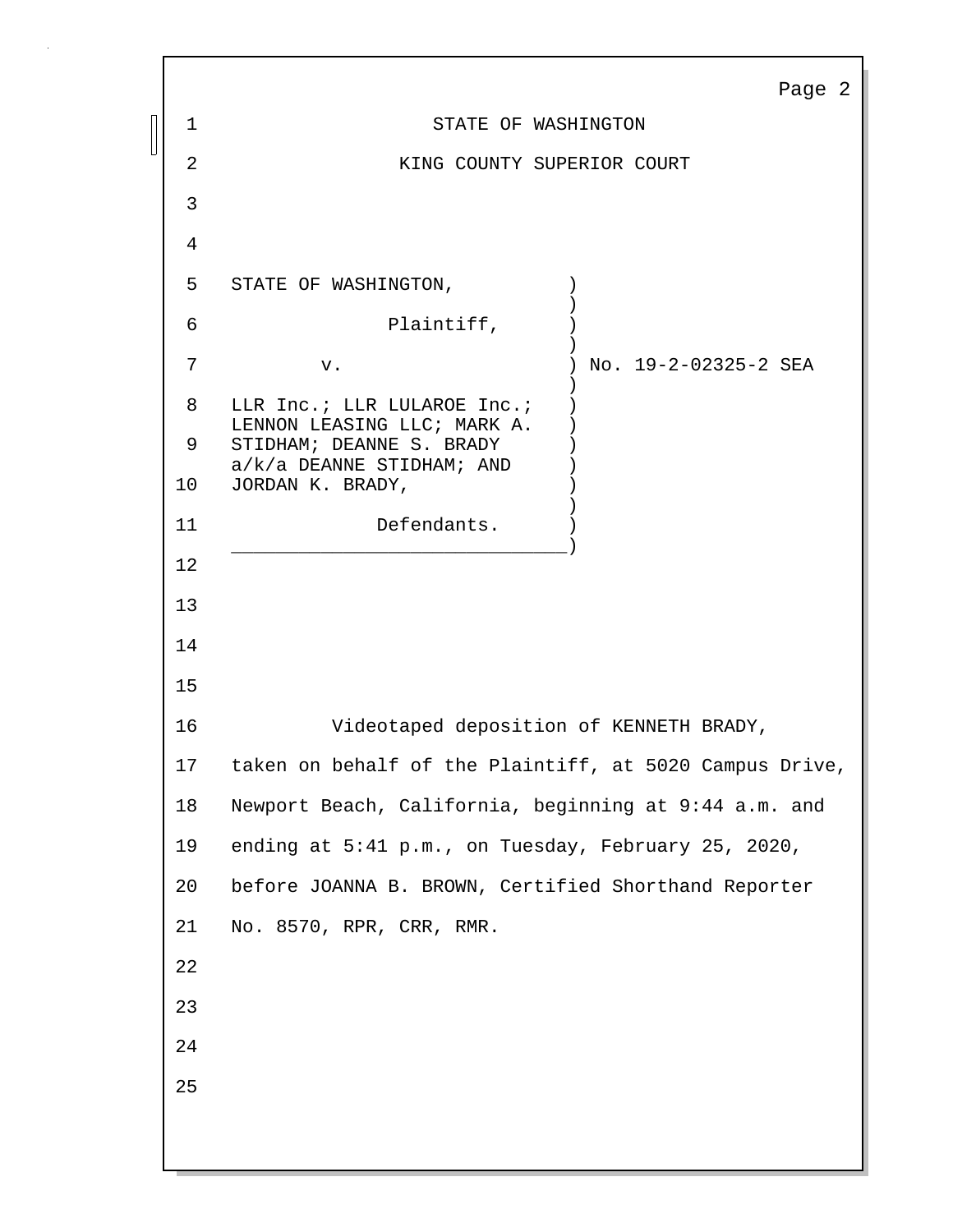Page 11 1 correction. I think you might have said that this is 2 being taken on behalf of defendants. It's actually on 3 behalf of the State of Washington. 4 MS. LEE: Yes. And for appearances, 5 Tiffany Lee for the State of Washington. I'm joined by 6 my colleague, Joe Kanada, here in the deposition and by 7 Breena Roos on the phone. 8 MR. SCHOLNICK: John Scholnick for Mr. Brady 9 and for defendants. 10 MR. FLORATOS: William Floratos for the same. 11 THE VIDEOGRAPHER: Would the reporter please 12 swear in the witness. 13 THE REPORTER: Would you raise your right 14 hand, please. You do solemnly state, under penalty of 15 perjury, that the evidence you shall give in this 16 matter will be the truth, the whole truth, and nothing 17 but the truth? 18 THE WITNESS: Yes. 19 THE REPORTER: Thank you. 20 EXAMINATION 21 BY MS. LEE: 22 Q Can you state and spell your name for the 23 record. 24 A Kenneth Brady, K-e-n-n-e-t-h B-r-a-d-y. 25 Q Have you been deposed before?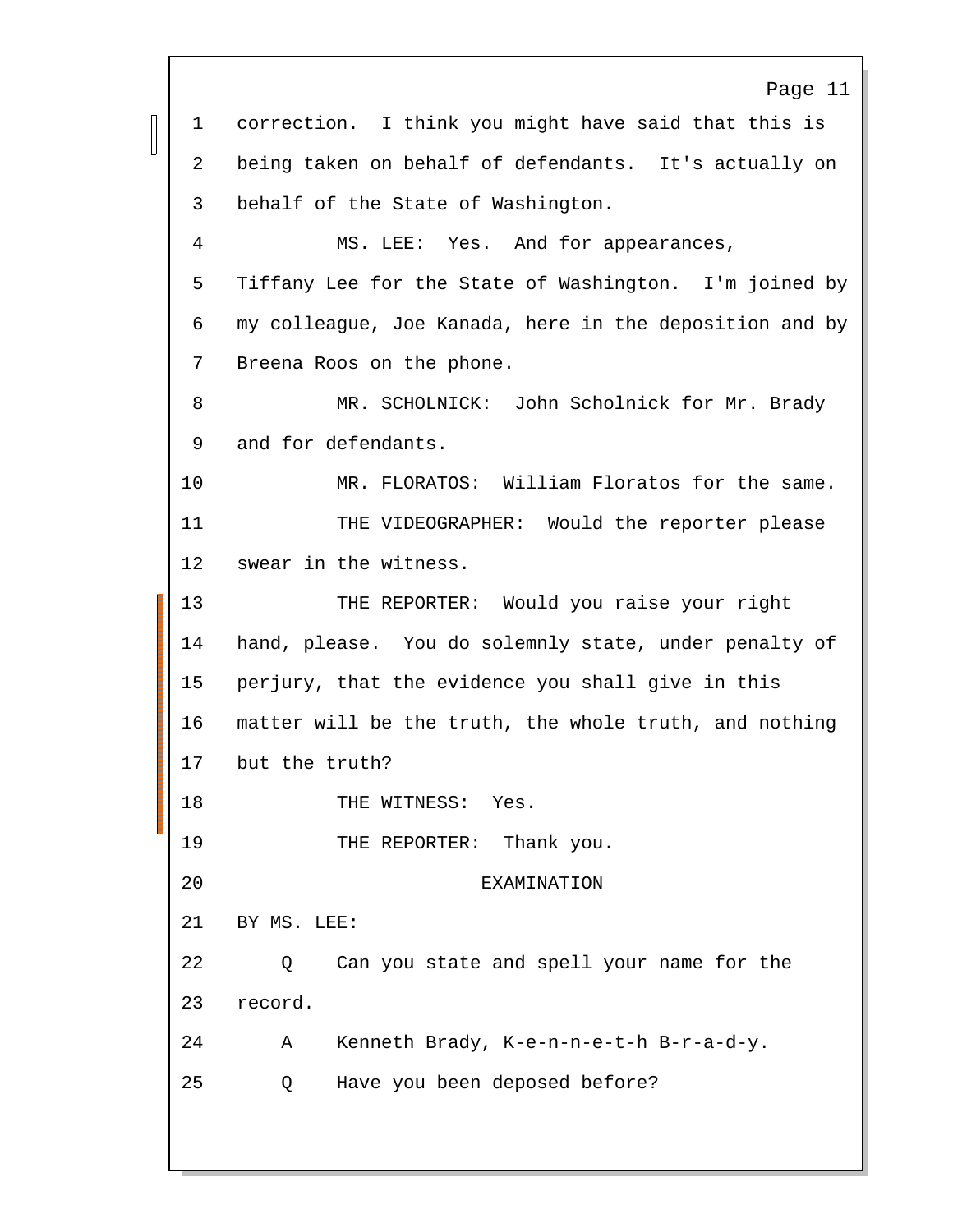Page 16 1 Q What part of the business was that? 2 A I started focusing more in on leadership 3 development. 4 Q When did you start focusing more on leadership 5 development? 6 A I can't recall. 7 Q Did you assume any other responsibilities 8 aside from leadership development? 9 A Some of the hats to be worn until other 10 individuals were hired on to take on those roles. My 11 main focus was leadership development. 12 Q And so when other folks who were hired started 13 to take on some of those leadership development roles, 14 what role did you fall into? 15 A Still leadership development. 16 Q What's your current title? 17 A VP of sales. 18 Q How long have you been VP of sales? 19 A I can't recall. 20 Q How did you come about that role? 21 A They thought I'd be the best person. 22 Q Who is "they"? 23 A Those that were involved in the company at the 24 time. 25 Q Was that Mark and DeAnne?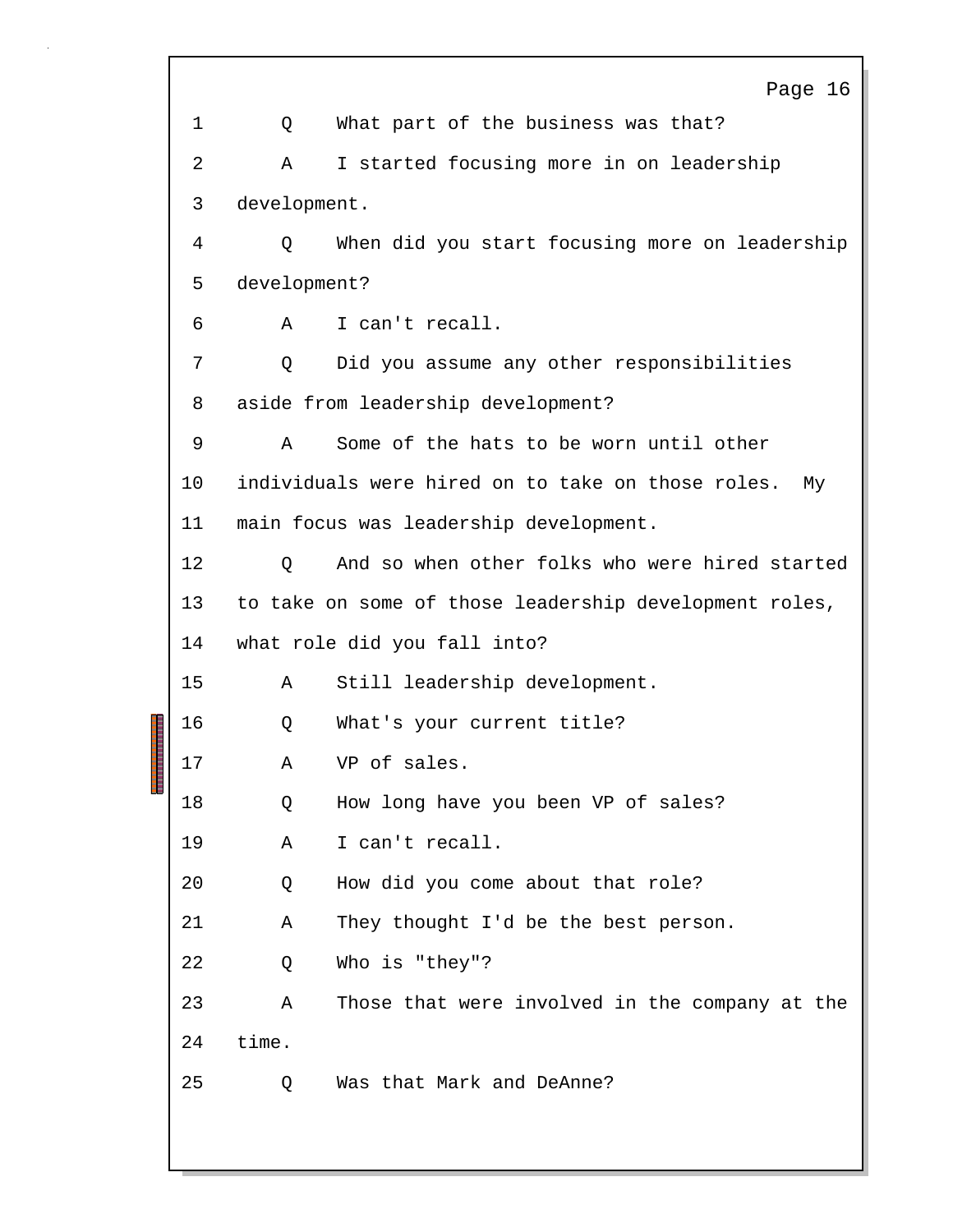|    |         | Page 27                                               |
|----|---------|-------------------------------------------------------|
| 1  | sorry.  |                                                       |
| 2  | Q       | Does Will have a title?                               |
| 3  | Α       | I don't know his title.                               |
| 4  | Q       | What does he do?                                      |
| 5  | A       | Internal culture.                                     |
| 6  | Q       | What does Aaron do?                                   |
| 7  | Α       | He does leadership development. He organizes          |
| 8  |         | our tour stops. He oversees our outreach team.        |
| 9  | $\circ$ | What does Christian do?                               |
| 10 | Α       | He also is leadership development and also            |
| 11 |         | works with our marketing department.                  |
| 12 | Q       | What does Ben do?                                     |
| 13 | A       | He does leadership development.                       |
| 14 | Q       | Was Jordan Brady ever on your team?                   |
| 15 | Α       | Yes.                                                  |
| 16 | Q       | When did he leave your team?                          |
| 17 | Α       | I can't recall.                                       |
| 18 | Q       | What did Jordan do?                                   |
| 19 | Α       | Leadership development.                               |
| 20 | Q       | So he would have reported directly to you?            |
| 21 | Α       | Yes.                                                  |
| 22 | Q       | Aside from Jordan, have there been other              |
| 23 |         | direct reports that you've had in the past who are no |
| 24 |         | longer on your team?                                  |
| 25 | Α       | Yes.                                                  |
|    |         |                                                       |

Ē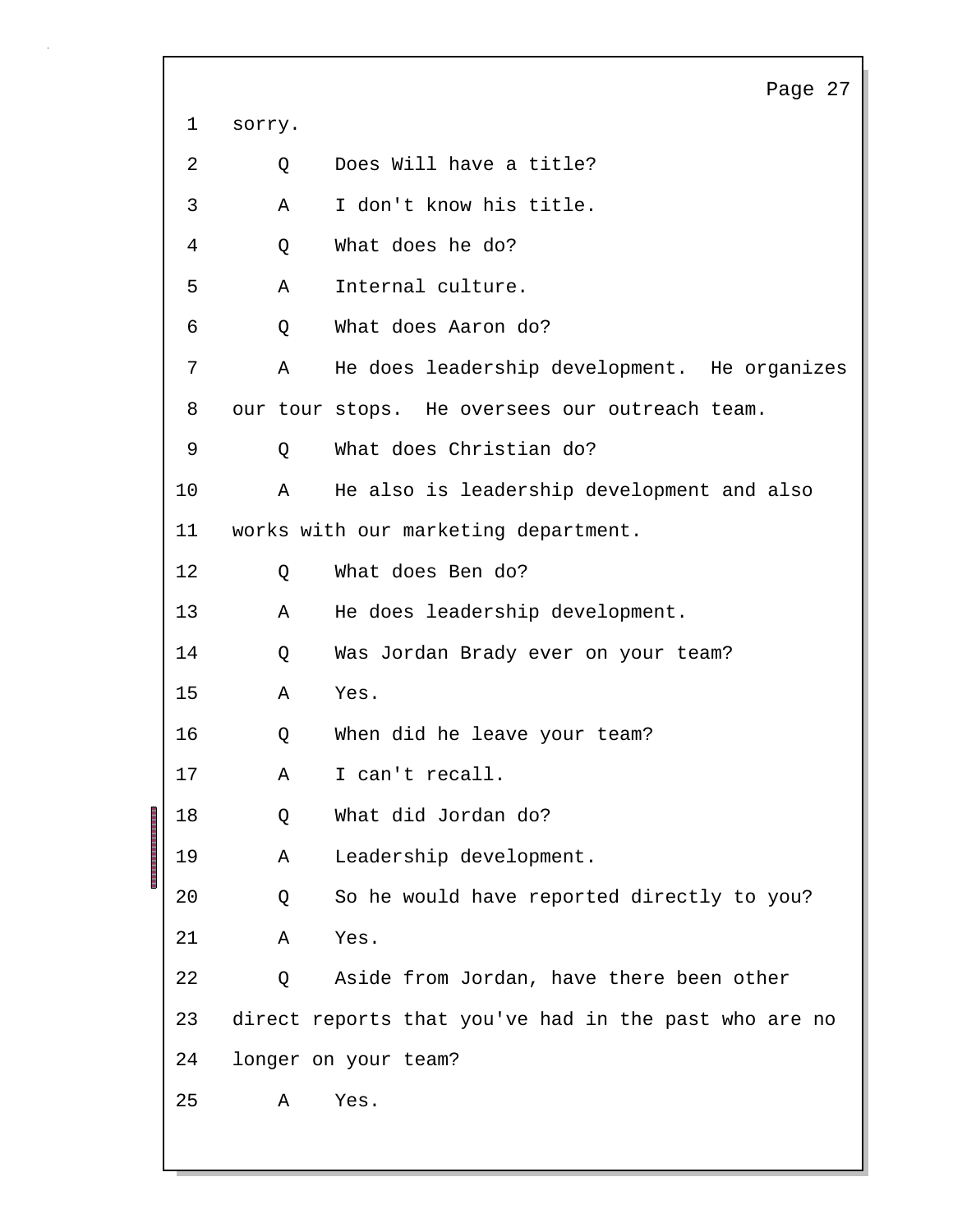```
Page 34
1 A No.
2 Q So that phrase is not used at LuLaRoe?
3 A No. Sorry.
4 Q In general, what responsibilities did the
5 executive team have at LuLaRoe?
6 A I don't know.
7 Q You were on it; right?
8 A Yes.
9 MR. SCHOLNICK: It picks up in the microphone.
10 THE WITNESS: Oh, the tapping? Yeah. Sorry.
11 I won't tap.
12 MR. SCHOLNICK: Thank you.
13 THE VIDEOGRAPHER: It picks up anything.
14 THE WITNESS: Do you want me to talk louder?
15 Okay. I can do that.
16 THE VIDEOGRAPHER: Thank you.
17 MS. LEE: I'm marking Exhibit 203, which the
18 court reporter will hand to you.
19 (Deposition Exhibit 203 was marked
20 for identification by the reporter, a
21 copy of which is attached hereto.)
22 THE WITNESS: Thank you.
23 BY MS. LEE:
24 Q Did you ever help plan the agenda for the
25 executive team meetings?
```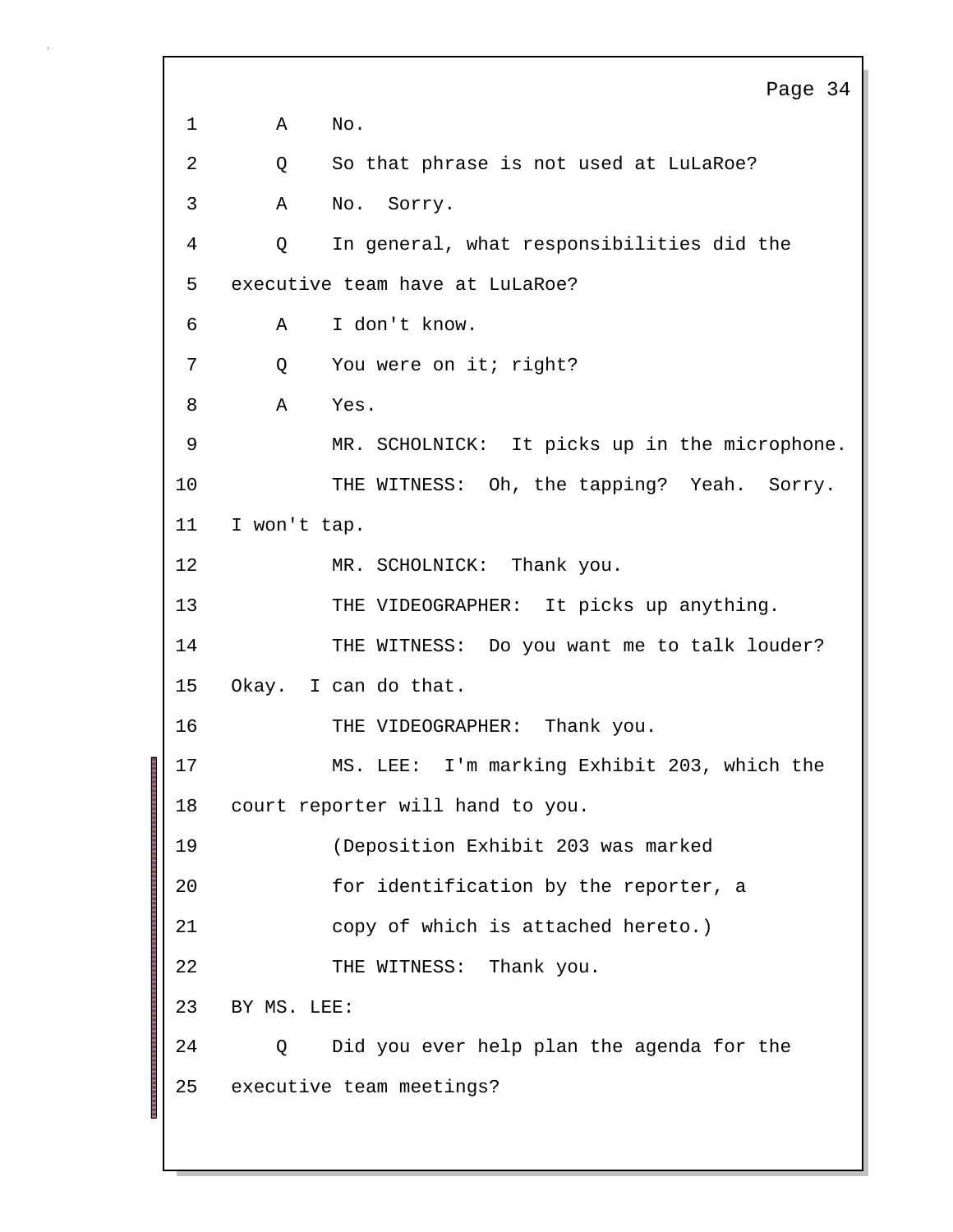Page 35 1 A Yes. 2 Q Who else was involved in helping to plan the 3 agenda for executive team meetings? 4 A Art. 5 Q Anyone else? 6 A I can't recall. 7 Q In 2015, typically, who would attend the 8 executive meetings? 9 A I can't recall. 10 Q Who would run the meetings? 11 A I can't recall. 12 Q Did you ever run an executive team meeting? 13 A Yes. 14 Q How many did you run? 15 A I can't recall. 16 0 More than ten? 17 A I can't recall. 18 Q Can you give me an estimate? 19 A I can't recall. 20 Q It's too many to remember? 21 MR. SCHOLNICK: I wouldn't take that inference 22 away from that. He said he can't recall. He didn't 23 say it's too many to remember. Do you want to ask him 24 another question, or is that the question you want? 25 MS. LEE: That's the question I want to ask.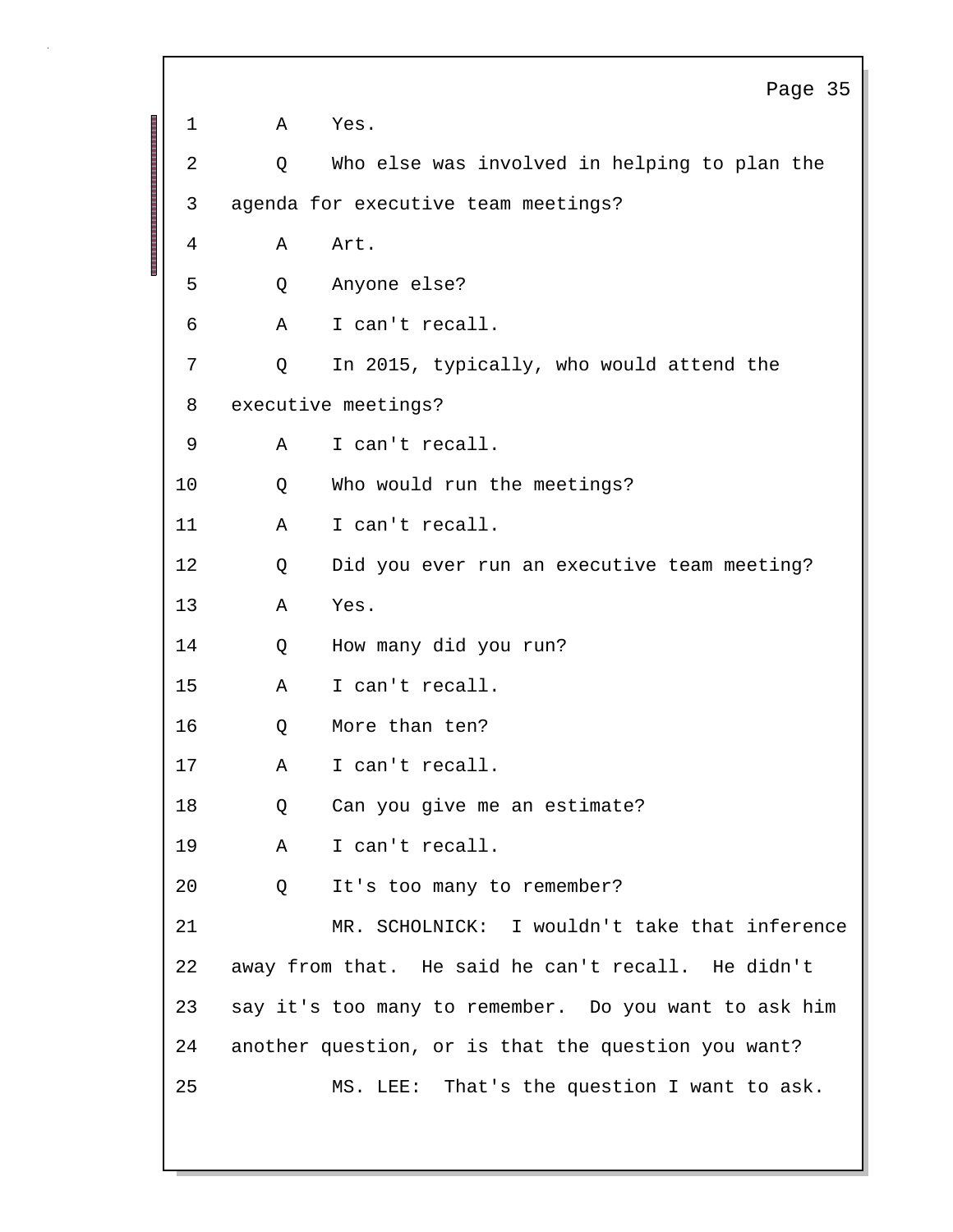Page 90 1 BY MS. LEE: 2 Q In your experience -- sorry. 3 In your opinion, if a leader encouraged their 4 down line to purchase more inventory irrespective of 5 whether they are able to actually sell that inventory, 6 is that a principle that you would want replicated? 7 MR. SCHOLNICK: Objection. Incomplete 8 hypothetical, but go ahead. You can answer. 9 THE WITNESS: Correct. Yes. 10 BY MS. LEE: 11 Q If a leader paid another retailer to help 12 recruit to their down line, would that be a principal 13 that you would want replicated or duplicated by other 14 retailers? 15 MR. SCHOLNICK: Same objection. 16 THE WITNESS: No. 17 BY MS. LEE: 18 O Why not? 19 A It's not the right leadership principle we 20 want duplicated. 21 Q Why isn't it one that you would want 22 duplicated? 23 A Repeat that question, not the why it was not 24 duplicated, the first one. 25 ///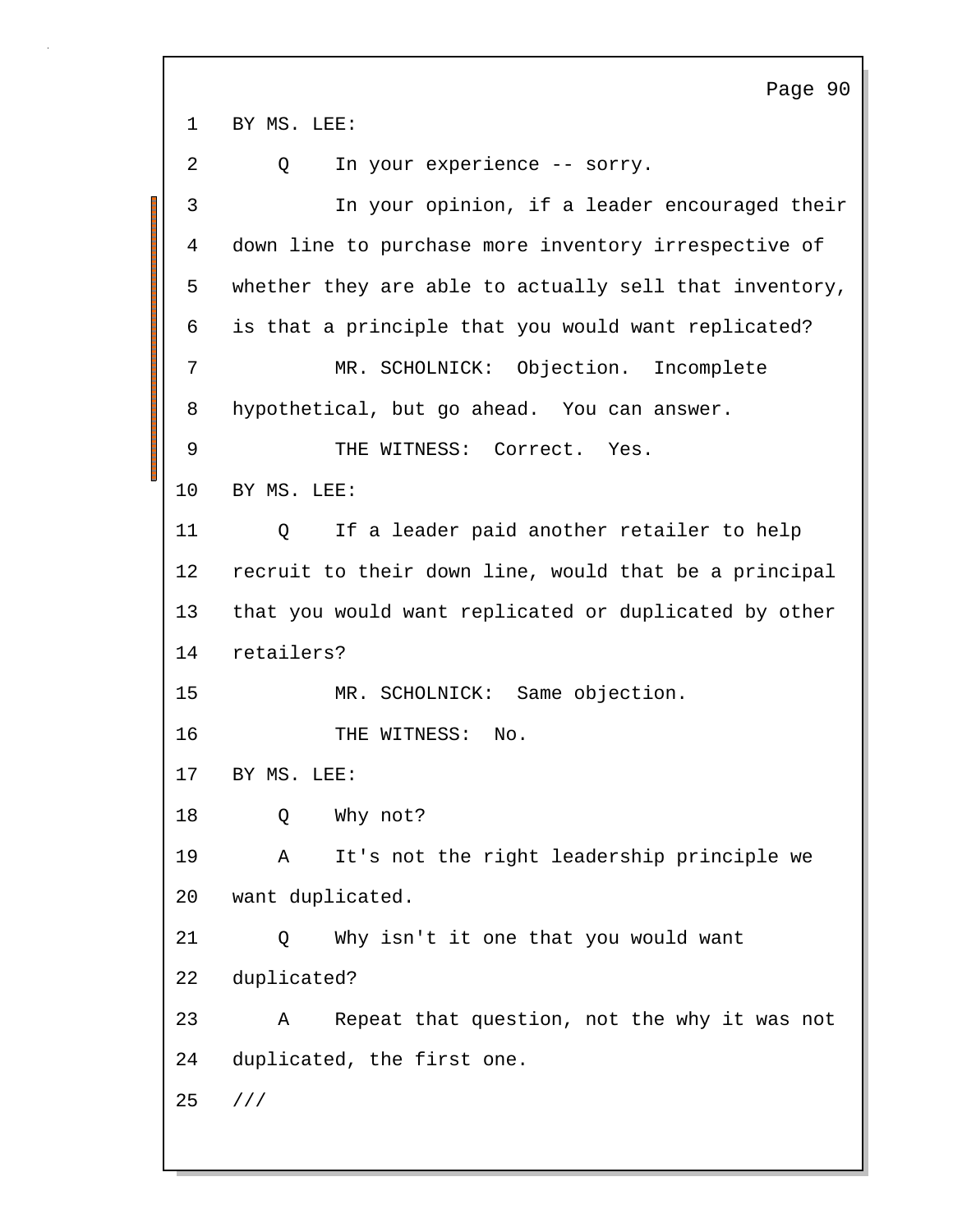Page 229 1 DEPOSITION OFFICER'S CERTIFICATE 2 3 STATE OF CALIFORNIA )  $\overline{\phantom{a}}$  ss. 4 5 6 I, Joanna B. Brown, hereby certify: 7 I am a duly qualified Certified Shorthand 8 Reporter, in the State of California, holder of 9 Certificate Number CSR 8570 issued by the Court 10 Reporters Board of California and which is in full force 11 and effect. (Bus. & Prof. § 8016) 12 I am not financially interested in this action 13 and am not a relative or employee of any attorney of the 14 parties, or of any of the parties. (Civ. Proc. § 15 2025.320(a)) 16 I am authorized to administer oaths or 17 affirmations pursuant to California Code of Civil 18 Procedure, Section 2093(b) and prior to being examined, 19 the deponent was first placed under oath or affirmation 20 by me. (Civ. Proc. §§ 2025.320, 2025.540(a)) 21 I am the deposition officer that 22 stenographically recorded the testimony in the foregoing 23 deposition and the foregoing transcript is a true 24 record of the testimony given. (Civ. Proc. § 25 2025.540(a))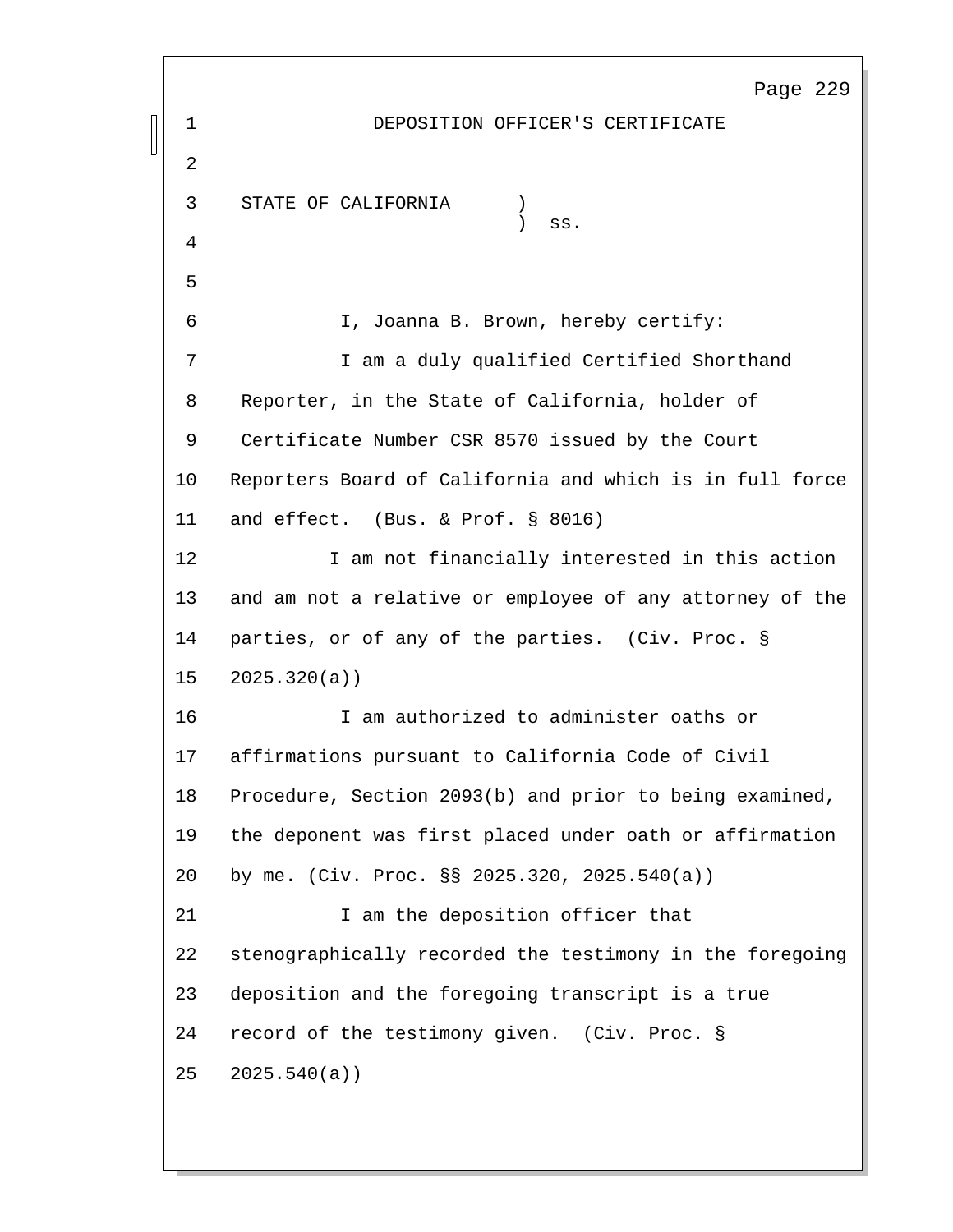Page 230 1 1 I have not, and shall not, offer or provide 2 any services or products to any party's attorney or 3 third party who is financing all or part of the action 4 without first offering same to all parties or their 5 attorneys attending the deposition and making same 6 available at the same time to all parties or their 7 attorneys. (Civ. Proc. § 2025.320(b)) 8 I shall not provide any service or product 9 consisting of the deposition officer's notations or 10 comments regarding the demeanor of any witness, 11 attorney, or party present at the deposition to any 12 party or any party's attorney or third party who is 13 financing all or part of the action, nor shall I collect 14 any personal identifying information about the witness 15 as a service or product to be provided to any party or 16 third party who is financing all or part of the action. 17 (Civ. Proc. § 2025.320(c)) 18 Dated: March 10, 2020 19 20 21 22 \_\_\_\_\_\_\_\_\_\_\_\_\_\_\_\_\_\_\_\_\_\_\_\_\_\_\_\_\_\_\_\_ 23 Joanna B. Brown, CSR, RPR, CRR, RMR CSR No. 8570 24 25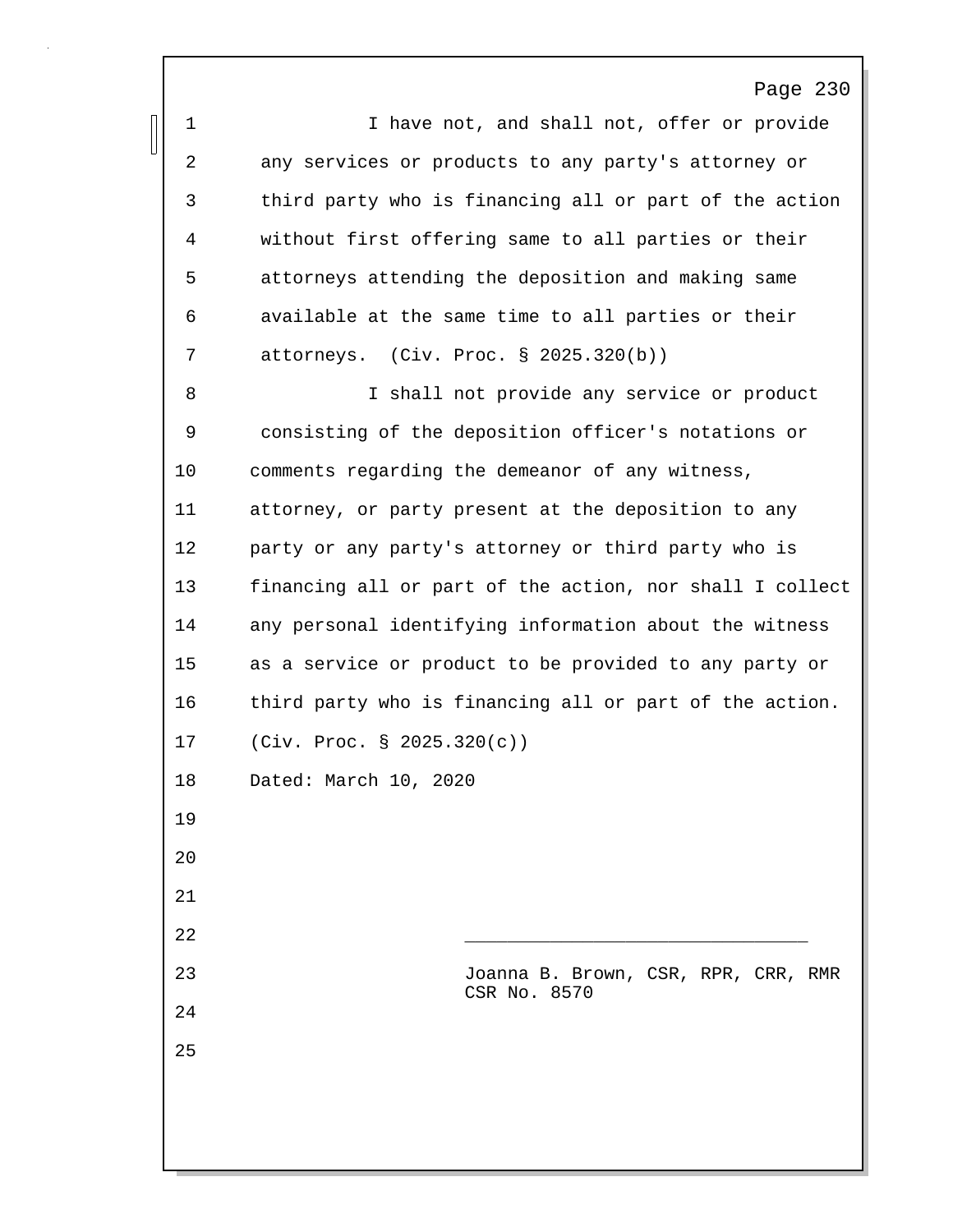

## **E R R A T A**

**CASE NAME:** State of Washington v. LLR, Inc., et al.

**DATE TAKEN:** 02/25/2020

**WITNESS:** Kenneth Brady (Awaiting Confidential Designations)

## **CORRECTIONS**

| Page | Line  | <b>Now Reads</b>                                                                                                      | Should Read                   |  |
|------|-------|-----------------------------------------------------------------------------------------------------------------------|-------------------------------|--|
| 29   | 19    | that may be going to team, that                                                                                       | that may be grow a team, that |  |
| 43   | 19-21 | 19 Kenny Brady,<br>20 John Diehl, Kenny Brady, Art McCracken,<br>Austin Stidham,<br>21 Art McCracken, Austin Stidham. | delete                        |  |
| 52   | 25    | track prints<br>track patturn                                                                                         |                               |  |
| 55   | 13    | just view                                                                                                             | just my point of view         |  |
| 55   | 16    | And they will say                                                                                                     | And then I would say          |  |
| 90   | 9     | yes                                                                                                                   | no                            |  |
| 130  | 14    | surveying                                                                                                             | serving                       |  |
| 160  | 3     | delete<br>241                                                                                                         |                               |  |
| 181  | 4     | participate in a LuLaRoe call?<br>purchase a LuLaRoe call?                                                            |                               |  |

\_\_\_\_\_\_\_ \_\_\_\_\_\_\_ \_\_\_\_\_\_\_\_\_\_\_\_\_\_\_\_\_\_\_ \_\_\_\_\_\_\_\_\_\_\_\_\_\_\_\_\_\_\_\_\_\_\_\_

KEnny Brady

Signature of Deponent

1325 Fourth Avenue, Suite 1840 Seattle, Washington 98101 708 Market Street, Suite 408 Tacoma, Washington 98402 Seattle 206.287.9066 Tacoma 253.235.0111 e-mail info@buellrealtime.com www.buellrealtime.com